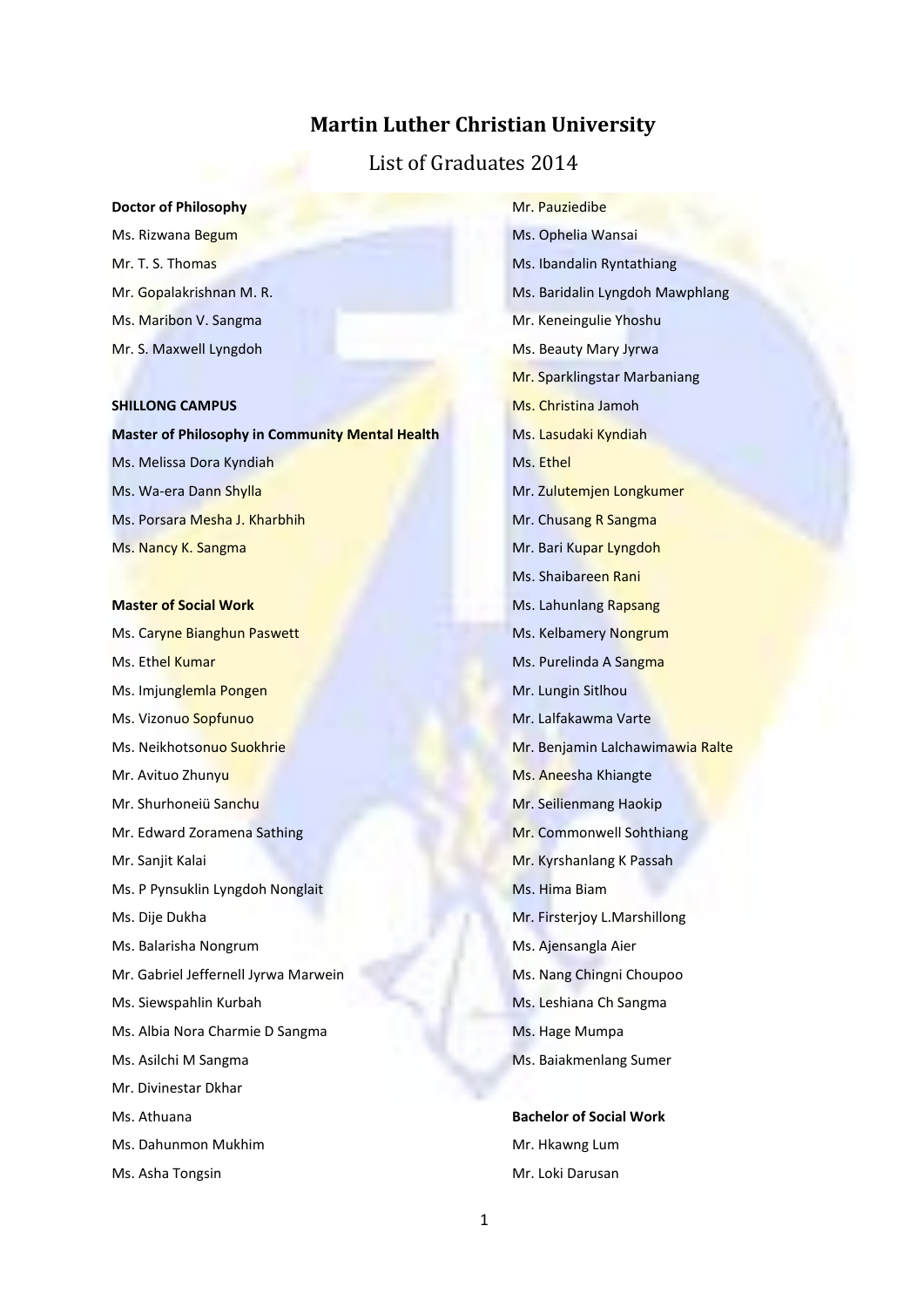Mr. Paulianlal Vaiphei S L Ms. Wandaphisha Lyngdoh Rngaid Ms. Manribha Laloo Ms. Bankerda Chyne Ms. Evanora W Momin Mr. Jimmy Langstang Ms. Idarilin Kharmujai Ms. Elilia Marbaniang Ms. Ridiancy Marbaniang Ms. Dapdajinghun K Mawlong Ms. Wadarimeka Bareh Ms. Suklinshisha Paliar Ms. Ibalakyntiew Sumer Mr. Khangjrakpam Phajaton Mangang Ms. Susan Jones Synrem Ms. Marbianghun Marbaniang Ms. Emmaculate Susngi Ms. Vekulu Demo Ms. Yolang Shullai Mr. Clinton Massar Ms. Wanshida Kharbuli Ms. Evangel Kharkongor Mr. C C Ting Lum Ms. Rishwadaka Pasweth Ms. Norah A Sangma Mr. Duh Hu Thang Mr. Z Waitson Ruwndar Mr. Benjamin Chaasuihrung Bou Ms. Ciciwanbok Syiemlieh Ms. D Hatneilhing Haokip Ms. Ibanridashisha Kharkongor Mr. Jamshaphrang Pohtam Mr. Amao Babatunde Olasunkanmi Ms. Daphachwa Bareh Ms. Mezangunuo Seletsu Ms. Rosalyne Kharbani Ms. Riha Massar

**Master of Business Administration** Mr. Nzanbemo S Jami Mr .Kamailang Khonghat Mr. Looking Birth G Momin Ms. Allen Rollend Ms. Percyline L Gashnga Mr .Damechwa Lyngdoh Mr .Bisharlang Nongrum Mr .Damekit Pynkhlong Mr .Longreingam Muivah Ms .Daphylla Kharshandi Ms. Carol Lynda Basaiawmoit Mr .Haumuanlal C Tombing Mr .Bornkystar Marbaniang Mr. Firstbornson Shylla Ms. Nehsuklin Syiemlieh Ms. Mattipor Syiemlieh Ms .Evajulia Nongrum Mr .Mandimi Gashnga Mr. Engleberth Pde Ms. Chingche A Sangma Mr. Arkiemi Nongsteng Mr. Pynshailang Syiem **Bachelor of Business Administration**

Ms. Nang Bawk Ms. Alicia Ann Nengnong Ms. Wandakani Josephine Shadap Mr. Jeffrey Pohtam Mr. Kitbok Lang Pasi Ms. Preciousful Lyngdoh Mr. Pynmanbait Nongtdu Mr. Abizah Mr. Udipta Bajronayak Mr. Aben Barik Mr. Garry Skhembor Azarel Umdor Mr. Z V Jesse Mr. Wunghorpei R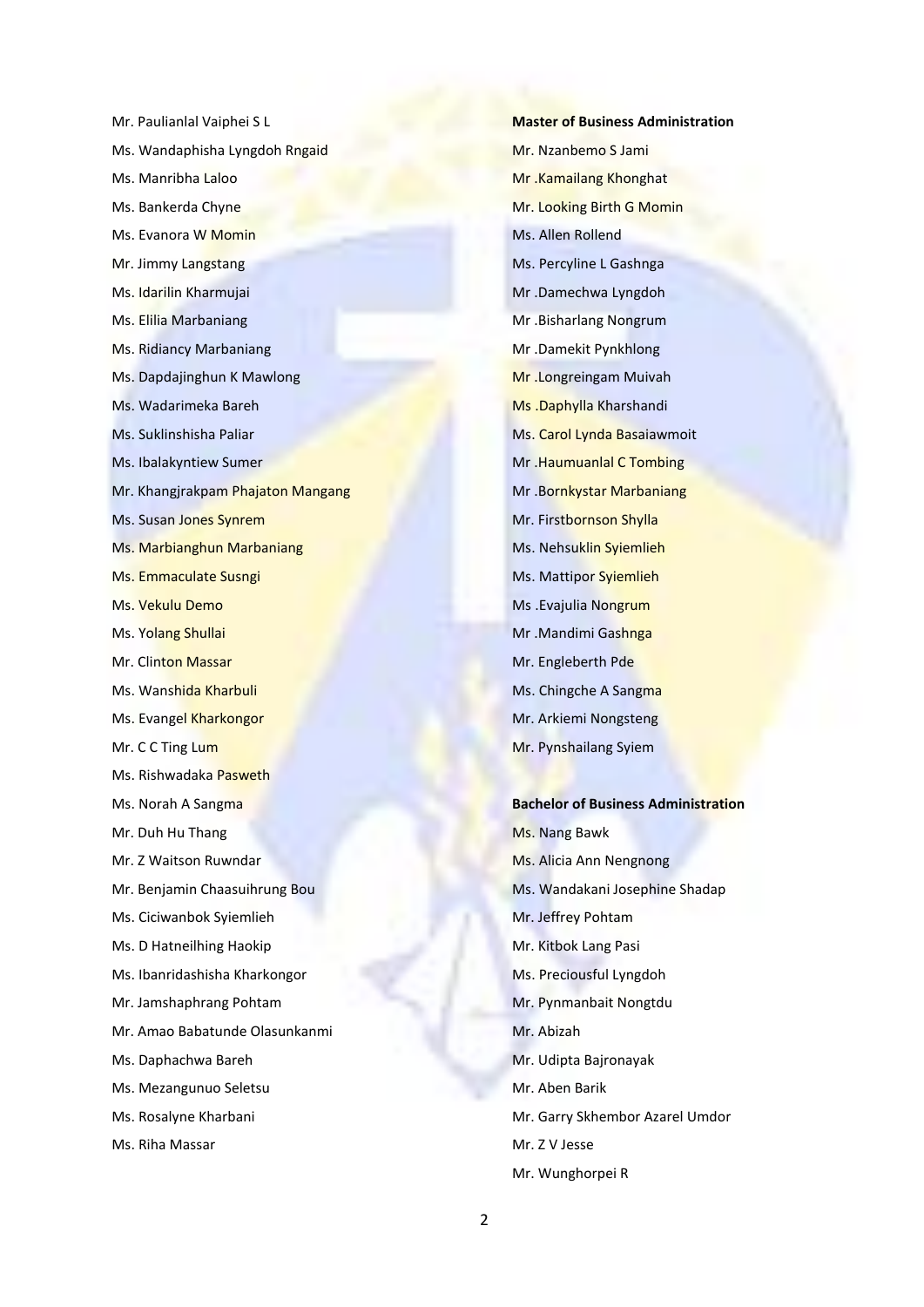Mr. Darwin Dkhar Ms. Hniang Tha Mr. James Lalram Thang Bawm

#### **Master of Science in Counseling Psychology**

Mr. (Colonel) Koj Tari Ms. Yasmine Suklang Dohling Ms. Jeneve Vungngaisang Mr. Hevi Kinimi Ms. Sheila Angelica Rymbai Bazeley Ms. Geraldine I Lakyrsiew Bang Ms. Tasha Ann Beddoe Sawkmie Ms. Dakashisha Syiem Ms. Ketuno Imchen Ms. Losii Nisa Maheo Mr. Watthewbor Skhembill Ms. Nerila Maya Rymbui Ms. Sangmuanching Ms. Sonali N Marak Mr. Senggrang P Marak Ms. Smilish B Marak Ms. Anenla A Jamir Ms. Mary Niangngaih Kim Ms. Lalawmpuii Ms. Patricia Naulak Mr. Justin Lalkhumthang Tusing Mr. Gideon M Rynjah Ms. Fimshera Ch. Momin Ms. J.C. Ramthianghlimi Ms. Priskilla K Sangma

**Bachelor of Science in Psychology** Ms. Osheen Tewari Tariang

**Master of Arts in Music** Ms. Asinuo Zatsu Ms. Rihunlin Lyngdoh Ms. Daphi-Iaki P Kharmujai Ms. Danalin RN Dohling Mr. Lovingstar Nongrem Ms. Milsha Wanshnong Mr. Pyndapbor L Lyngkhoi Ms. Ibasiewspah Sohlang Mr. Phasting Lyngdoh Ms. Palei Joplin Ryndem Ms. Diveris Warjri Ms. Rimame Lyndem

# **Bachelor of Arts in Music** Mr. Iateibanjop Nongrum(graduated in 2015) Mr. Peter Reebok Dkhar Mr. Weti Losou Mr. Jobian Mandy Lamare Mr. Banshailang Mukhim Mr. Pynshngainlang Khyriem Mr. Matsram N Sangma Ms. Marieta Balo Villar

**Master of Computer Applications** Mr. Daniel Thapa Mr. Terence Massar Mr. Teiboklang Marbaniang Ms. Ristisha Kharmawphlang Mr. Mark C. Marbaniang Mr. Daphermon Dkhar

**Post Graduate Diploma in Computer Applications** Mr. Wanphrang Suchiang Ms. Ri-I-Burom Suchiang Ms. Banita Jamatia

**Bachelor of Computer Applications** Mr. Rangdari Lynrah Ms. Ornella Lakiang Ms. Dakerliing Nongbri Ms. Susan Thapa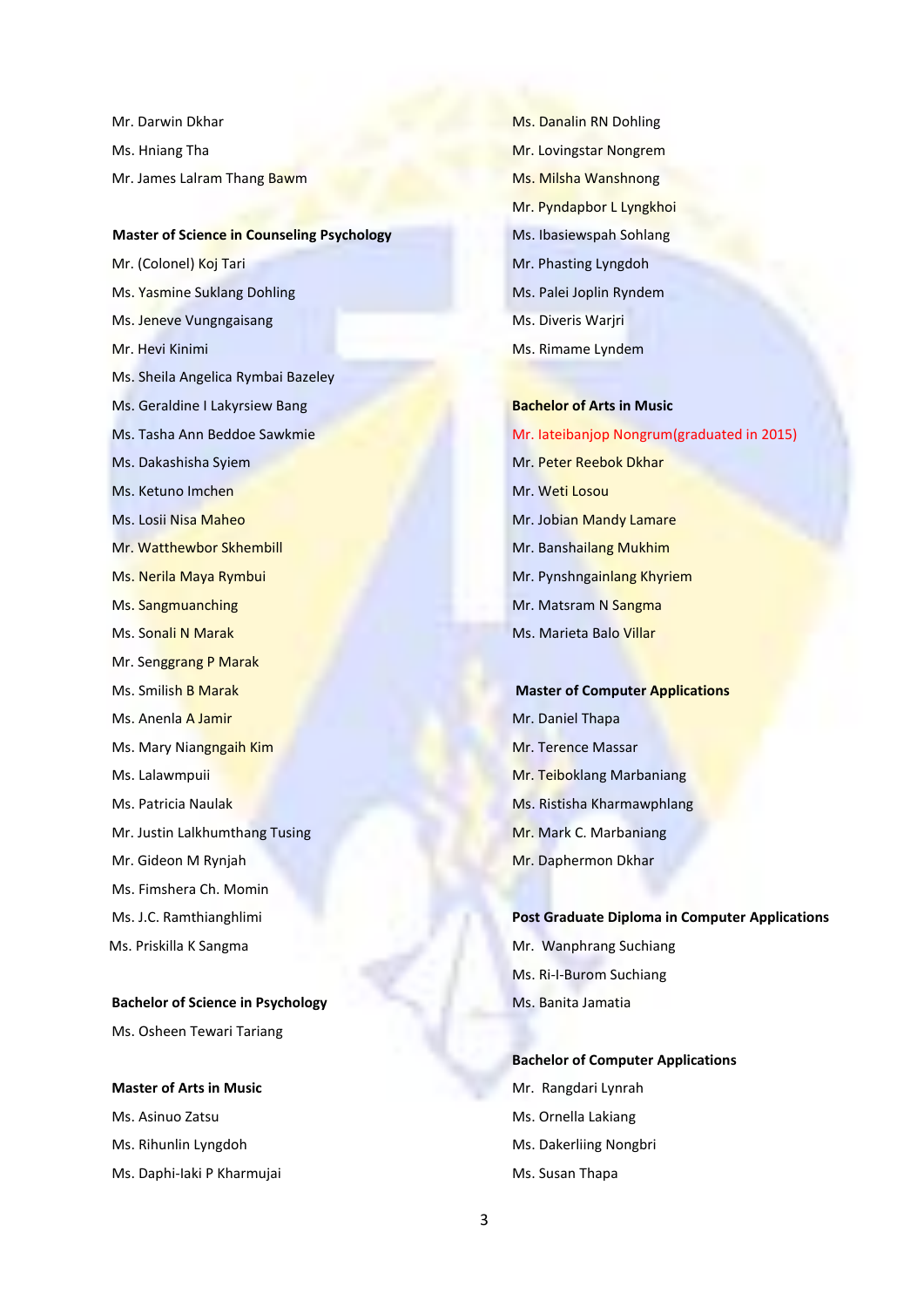Mr. Da O Hi Paya Lamare Ms Sujata Thapa Mr. Ginsuan Ding Mr. Jeffrey H Lyngwa Ms. Baphira Kharbudon Mr. Damian Duff Syiemlieh Ms. Phelmadora Majaw Ms. Ibakordor Nongsiej Mr. Kitborlang Rngikseh Ms. Ailyntida Kurbah Ms. Risbiolin Lyngdoh Mr. Amelrick James Marbaniang Mr. Pyniarboklang Thongni Mr. Budlang Nongrum Mr. Jit Kumar Debbarma Mr. Manbha J Khongsar Mr. Mahesh Lamin Mr. Ricky Chyne Ms. Habashisha Tariang Mr. Pynteibor Dorphang Mr. Wallambok Skhemlon Mr. Lemuel Gordon Lymba Mr. Raymond Kharjana Mr. Shwamicky Lyngdoh Ms. Rakchina M Sangma Mr. Ngamgoulal

#### **Master of Science in Nutrition and Dietetics**

Ms. Anusha M Sangma Ms. Rihokmika Rymbai Ms. Jeslinda Manners Ms. Sukham Regia Ms. Ambershi Sorokhaibam

### **Master of Arts in Nutrition and Health**

Ms. Dayaki Dhar

**Bachelor of Science in Medical Laboratory Technology** Mr. Amberly Shylla Mr. Shilton Wahlang Ms. Malsawmtluangpuii Pachuau Ms. Jedidah Lungleng Ms. Rila Phawa Mr. Kynmoo Sariang Mr. Wallambok Kurbah Mr. Maikhiathew Warjri Ms. B. Pearlyrose Syiemlieh Mr. Raplang Swer Mr. Wanlamphang Iangap Mr. Don Bosko Sawkmie Ms. Parmita Reang Mr. Edmundton Suna Ms. Kevizenuo Miari

#### **Bachelor of Science in Medical Imaging Technology**

Mr. Pynshaibor Lyngdoh Ms. Nani Modi Mr. Dani Hale Mr. Joely Field Swett

**Bachelor of Science in Community Health Practitioner** Ms. Alisha Nora Blah Mr. Tenneychell Khongrangjem Ms. Shadkmenlang Syiemiong Ms. Suklang Khongsdir Mr. Treiborki Talang Ms. Ridakawan Dkhar Mr. Prevent Bai Shylla

### **Master of Arts in Environment and Social Development** Ms. Panacea Mary Majaw Mr. Krutavi Shuya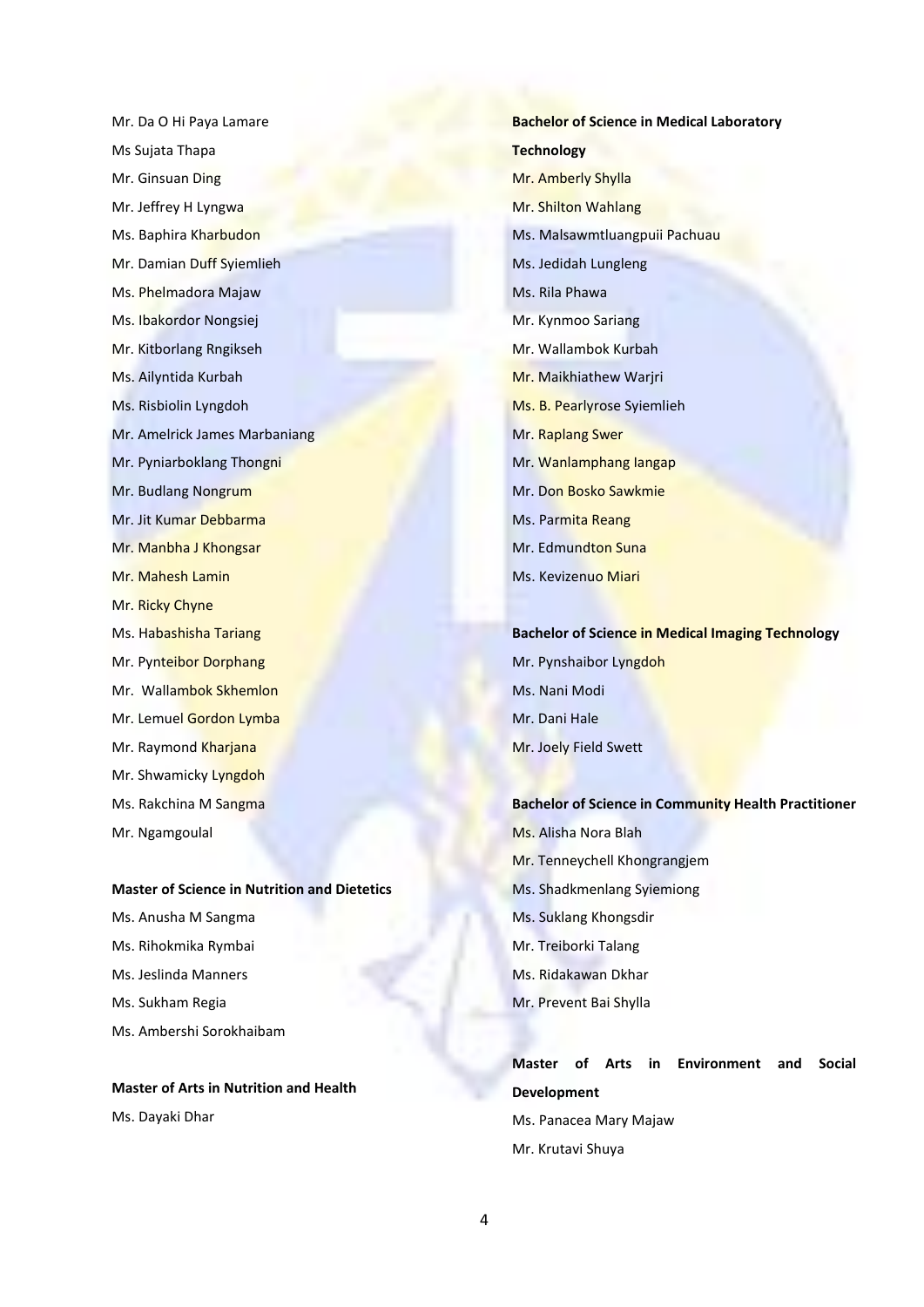# **Master of Tourism Administration** Ms. Kamtui Lowang Ms. Hassy A Sangma Ms. Eumura Phipps N Marak Mr. Allan Vivian G Momin Ms. Ladianghun Laso Ms. Sanme D Shira Ms. Mickydee T Sangma Ms. BD Shangningam Mr. John Tabing Mr. Anup Chakraborty Ms. Olak Patuk Ms. Dawanmardor Lyngdoh Mr. Banteilang Marbaniang Mr. Pyntngenlang Lyngdoh Nonglait Ms. Mamtaz G. Momin Ms. Sademkala Jamir Mr. Fernando D.K. Syiemlieh

**Post Graduate Diploma in Peace Studies** Mr. Jonathan Van Aswegen Mr. Hyun Choi Ms. Valeriya Netribina Mr. Songthu Songneijir Aimol

#### **TURA CAMPUS**

**Master of Social Work** Ms. Salguri M Marak Mr. Rupeshwar Koch Ms. Senoritha N Sangma Ms. Sangeeta Anse M Sangma Ms. Annestery D Arengh Mr. Wicharbon N Marak Mr. Jakrik Ch Marak Ms. Balchidora R Marak Ms. Ringkame D Shira

**Bachelor of Social Work**

Mr. Sengrik Ch. Sangma Mr. Sandomo B. Marak Ms. Rikmatchi Ch. Sangma Ms. Jarimchi A. Sangma Mr. Arrie Nikcheng R. Marak Ms. Devira Ch Sangma Ms. Alma Lungalang Mr. Fedriel Pangkam S Sangma Ms. Chingme R. Marak

**Bachelor of Computer Applications** Ms. Tencybalina M. Sangma Ms. Gresilchi T. Sangma Mr. Luckybean Ch. Marak Ms. Kretia K. Sangma Ms. Jamsey C. Marak Mr. Sherif Ch. Marak Mr. Zenga Spielburgh N. Sangma Mr. Novemson A. Marak

**NONGTALANG CAMPUS Bachelor of Computer Applications** Mr Nong Myrchiang Mr Mandichynnam Tongper Mr Derius Myrchiang

**Diploma in Computer Application** Ms Duhmon Shylla

### **JOWAI CAMPUS**

**Bachelor of Social Work** Ms. Emburomlang Shullai Ms. Kyrdalangdeisuk Muksor Ms. Fuemeliancy Najiar Ms. Fera Dkhar Ms. Shaphika Lyngdoh Ms. Sbunlang Dkhar **Bachelor of Computer Applications**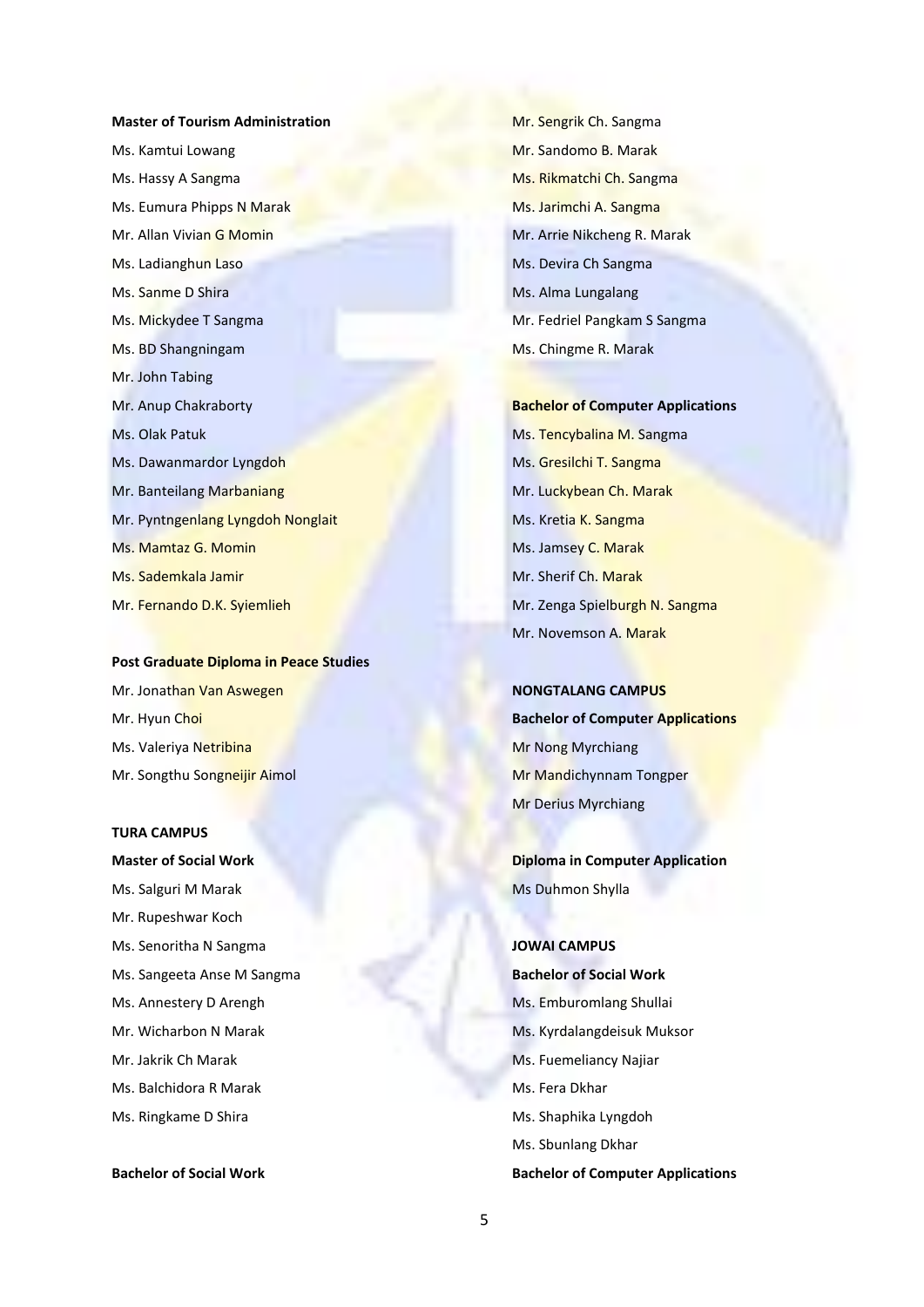Mr. Cameo Suting Mr. Marhame Sumer Ms. Suchila Suchiang Ms. Dayamonlang Nanghuloo Ms. Bayamon Suting Ms. Pdianghun Bareh Ms. Rimeka Dkhar Mr. Rahul Roy Pyngrope

#### **NONGSTOIN CAMPUS**

**Diploma in Computer Application** Ms. Skippilda Umiong Ms. Pynkmenlin Snaitang Mr Phriwell Thongni Mr M. Wanteibok Kyrpang Lyngdoh Mr Aibanshanlang Syiemlieh Ms. Monsngewbha Lyngdoh Mr Hamarbathew Thongni Ms. Donbiang Thabah Mr Kyntiewbor Dkhar Ms. Adongel Kharbani Ms. Resfulday L. Langrin Ms. Ibadapdianghunshisha Mawsor Ms. Bahunlang Nongrem Ms. Ibaphylla Shisha Sanglyne Ms. Successfully Nongrem Ms. Jenesia Thyrniang Mr. Kardinus Marngar

#### **AFFILIATED COLLEGES**

**BANSARA INSTITUTE OF OPHTHALMIC SCIENCES (BIOS) Bachelor of Science in Optometry** Ms. Synroplin Syiemlieh Ms. Agathanora Suna Ms. Pumsuanmung Shoute Ms Rosalia Marak **WOODLAND INSTITUTE OF NURSING (WIN)**

**Bachelor of Science in Nursing** Ms. Bancy Queen Kharnaior Ms. Badashisha Khongthaw Ms. Cherika Lytan Ms. Dakalidon D. Laloo Ms. Dulanki Kyndiah Ms. Floda Larisa Dkhar Ms. Ibanylla Nohriang Ms. Iskanuwadeisa Siangshai Ms. Mildalin Khongshun Ms. Neena War Ms. Rajkumari Sanya Devi Ms. Rezilia B.Shangoi Ms. Rosila Ronghang Ms. Sukmenlang Kharbudon Ms. Suziena Syiem Ms. Synshar Rymbai Ms. Valarie L. Susngi

**Post Basic Bachelor of Science in Nursing** Ms. Andreana June Nonglait Ms. Babitlang Lyngdoh Ms. Badaplin Kharwanlang Ms. Buhaimon Warjri Ms. Donrity Khonglam Ms. Eragina M. Khongmalai Ms. Ibakordor Dohtdong Ms. Juland Lyngdoh Ms. Marblin Shangdiar Sangma Ms. Pyndaphunlang Lyngkhoi Mr. Sajiedhi Bamon Ms. Unity Iangrai Mr. Vikram Warlarpih

**BETHANY HOSPITAL Diploma in Nursing Assistant** Ms. Alphamon Nongsiej Ms. Basuklang Syiemiong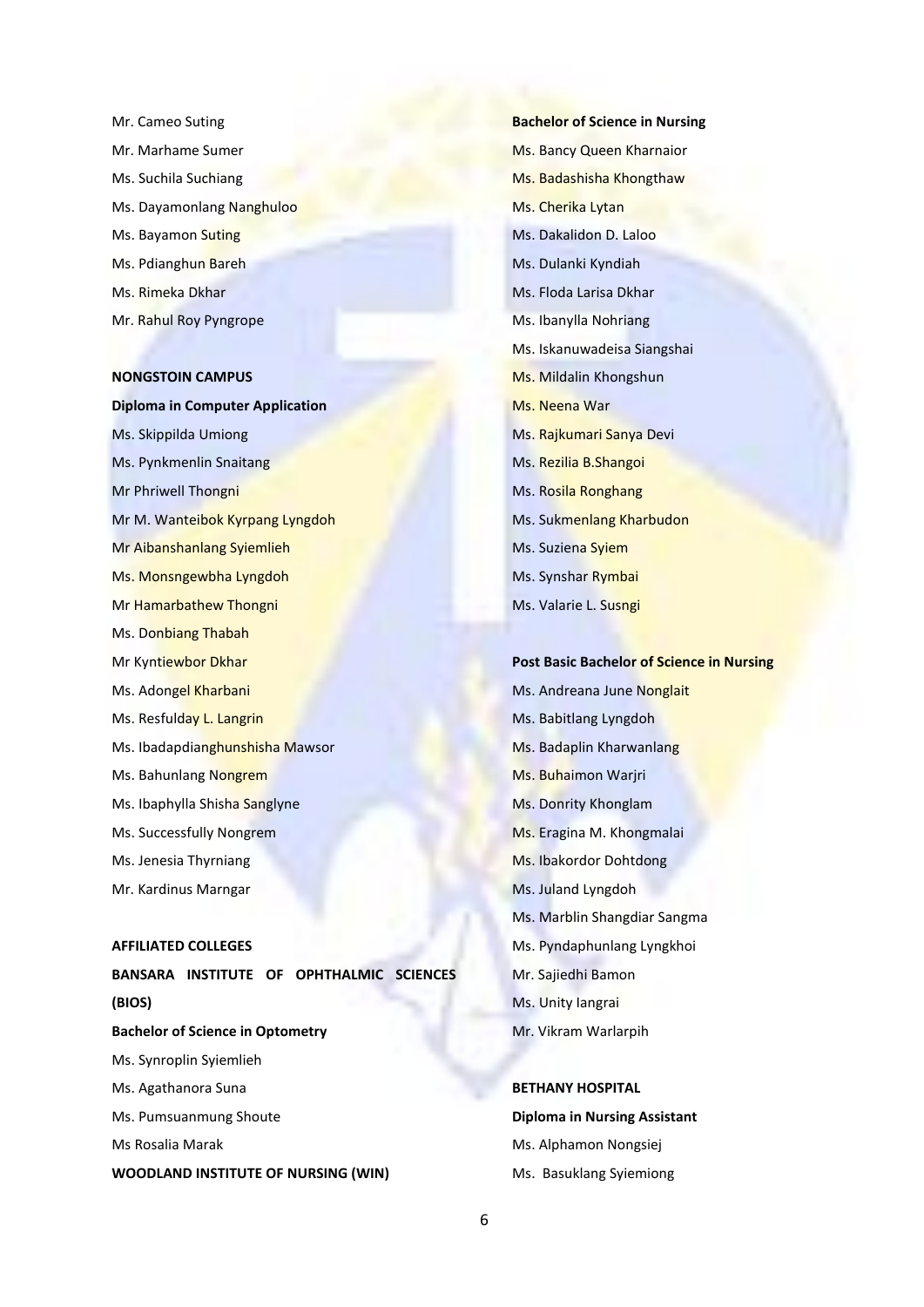- Ms. Daieid Shisha Jana
- Ms. Ibaniada Kshiar
- Ms. Ibarisha Dkhar
- Ms. Phinrilang Niangmih
- Ms. Sonika Bareh
- Ms. Ibansaralin Kharbudon.

# **EVANGELICAL FELLOWSHIP OF INDIA COMMISSION ON RELIEF (EFICOR) Master of Arts in Mission and Development Practice** Mr. Prophet Naik Mr. Tamchi Kelum Mr. Rabindra Das Mr Sumit Khalkho

Mr. Dae Hee Lee

#### **GLOBAL SCHOOL OF COUNSELLING (GSC)**

**Master of Science in Counselling Psychology** Mr. Joshua WJ Ms. Grace Abraham Pothen Ms. Sherin Lee Thomas Mr. Sam S.S Ms. Shiny Rebecca Lal Mr. Praise Daniel Mr. Enchakalodil Finny Abraham Ms. Riya Mary Jacob Mr. Luther Chamroy Mr. Joji Thomas Ms. Angela Mukhia Mr. Libin Babu Ms. Yekitoli Yeothomi Ms. Sangeetha Mr. Gopi. N Ms. Inato L. Awomi Ms. Tamy P. Sam Mr Ligoury Crasta B Ms. Rachel Sharadha Mr. John Samuel(not in practicing schools)

#### Ms Sharon Gaddala

# **Post Graduate Diploma in Counselling Psychology** Ms. Sunitha Ittadi Ms. Evangeline J Godwin Ms. K. Sindhu Ms. Shyla Jigi .N.Y Ms. Sheela E. Ms. Sudha Jaya Kumari .N Ms. Jesi Rani .S Ms. J. Grace Mr. B. Ani Kumar Mr. Prakash Daniel Mr. V John Cheriyan Mr. Vejuyi Rose

# **TRADA College of Health and Social Sciences Master of Philosophy in Family and Marital Counseling** Mr. Asish Mathew Mr. Bijily George Simon Mr. Christo C. Kurian Mr. George T.R.(Thaliyaparambil Rappai) Ms. Merin Ann Mathew Ms Minimol Lukose

### **Master of Philosophy in Social Work (Medical and Psychiatry)** Mr. Bibin Punnoose Mr. Dennison Mammen Abraham Ms. Jeby Chackochan

Mr. Justin Mathew

### **Master of Philosophy in Social Work** Ms J.A. Margret Deborah Ms Anju K. Philip Mr. Ligin Varkey Philip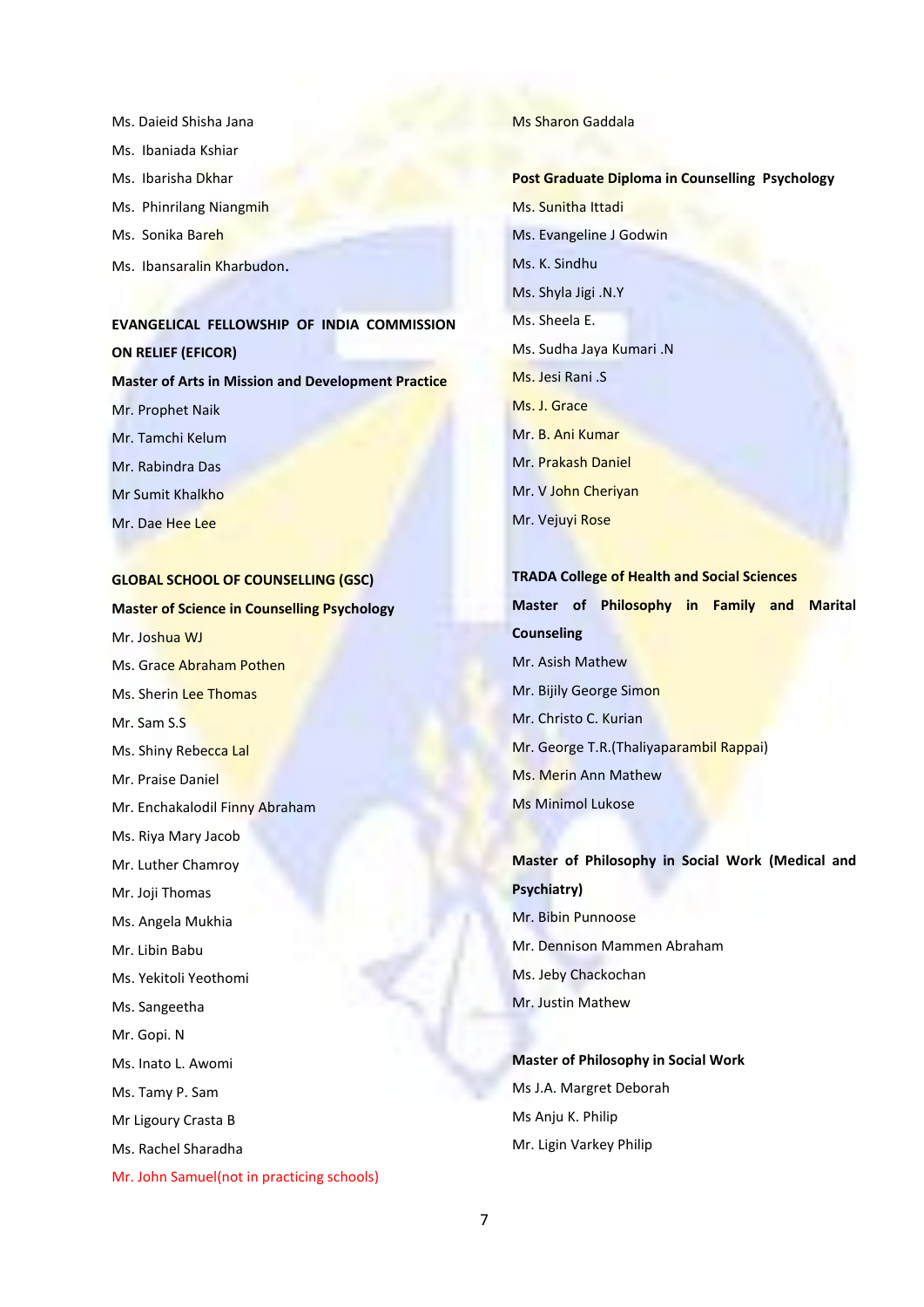#### **Master of Philosophy in School Counseling**

Ms. Jittymol Thomas Ms. Rajany Sara Thomas Ms. Shalini Julie Mathew

### **Master of Science in Counseling Psychology** Mr. T.T. Joseph Mr. Thomas Varghese Ms. Usha Simon Gaikwad Mr. Baji K Mr. Canon Thankgod Ogujiuba Ms. Minimol T L Mr. Thomas Joseph

**Master of Social Work in Medical and Psychiatry** Mr. Christy Cherian Ms. Leena George Mr. Bijil M. Rajan Mr. Augustine Antony Mr. Johnson Varghese Mr. Sinu K. Varughese Mr. Saju Alexander Mr. Aneesh Valsan Mathew Mr. Sujith Simon Mr. Biju T.J Mr. Abi Kurian Mr. Jose T.V Mr. Byjumon V.S Mr. Jacob Mathew Mr. Jogey Johnson

### **SAMPURNA INSTITUTE OF ADVANCED STUDIES (SIAS)**

# **Master of Science in Counselling Psychology** Mr. F Sahaya Ruben C.PP.S Mr. Pottokkaran Poulose varkey Ms. Mercy N.C

Mr. S Peter Shanel

Mr. Henry Fernandes

Mr. Vijaya Bhaskar Godugunuru Ms. Pushpamma M.V Mr. Shiju Francis Mr. Jaison Joseph Ms. Gracy Swaries Ms. Gladis Leena M J Ms. Elsamma George Ms. Mitra Shriti Mrinal Mr. Thankachan N Paul Mr. Meris Leo Stanly. S Ms. Binitha S. Uchil Ms. Fiona Regina. F Ms. Sheeja P.O Ms. Alakananda Sen Ms. Violet Clemencia J Mr. Ronald Sebastian D'Souza Mr. Pasala Maraiah Ms. Valsa C A Ms. Mercy K.C Ms. Laldingliani Sailo Ms. Bokatoli Mr. Ebinezer David Ms. Shweta B P Ms. Anuradha Bistha Ms. Lavanya Arul Mr. Deenyar N. Garda Mr. Rakesh Kakati

### **Post Graduate Diploma in Counseling Psychology** Ms. Ancy P John Mr. Jaimon Joy Mr. Lalhleia F Ms. Leena D'souza Ms. Manasi Shankar Ms. Shikha Agarwal

**APOLLO MedSkills Limited**

Ms. Maria Jose Alani